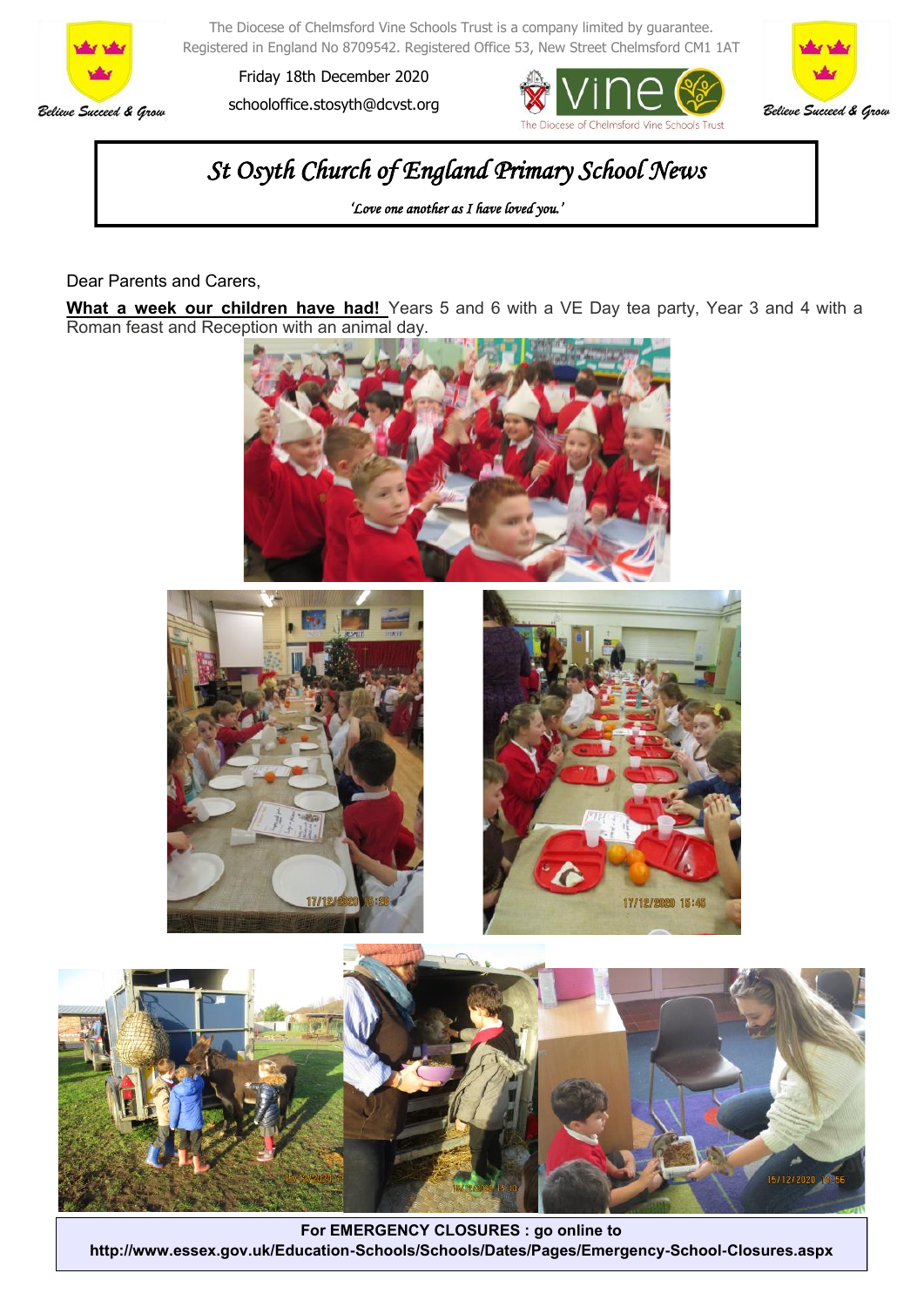### **Nativity/Christmas Video**

It was with pleasure that, earlier today, we sent you the link to our nativity/Christmas video. This link is only being shared with parents/carers.

Our nativity/Christmas service was kindly filmed and edited by students at Clacton Coastal Academy (CCA), with support of teachers. This is one way that we work with our local community and help our older pupils to make links with local secondary schools. The CCA students are all studying media studies and this is the first time they have filmed and edited a production - which they did with a real sense of purpose and desire to produce a good video for us.

When you watch the video I am sure that you will see the children's enjoyment and pride - as well as 'real life' moments as staff count children in for their reading etc. Today the children have seen the video and been proud of all that they were able to achieve in just a couple of weeks. The video will not win any international awards but we think it will win many hearts as it is a lovely record of our school family celebrating Christmas 2020.

### **School COVID19 Updates**

The government have updated their advice to parents and the new advice can be found here:

https://www.gov.uk/government/publications/what-parents-and-carers-need-to-know-about-early-yearsproviders-schools-and-colleges-during-the-coronavirus-covid-19-outbreak

The new advice includes changing the isolation period from 14 days to 10.

### **Thank you**

I pass on the thanks of all the staff team that have been given presents and gifts from children and parents. These are always appreciated but even more so at the end of this term.

I, Mrs Levett and all the team also want to thank you in helping us to keep our children and our staff team as safe as possible from COVID19. We must be one of the few schools in the area not to have closed any bubbles at all and to have had no positive cases amongst staff or children.

### **Next term**

We look forward to seeing all the children back at school on Wednesday 6th January 2021.

Mrs Levett, I and all the staff team wish all of our school family a very merry Christmas and a happy new year. Please keep yourselves and your loved ones as safe as possible over the holiday.



*Regards Mr M Carter-Tufnell Headteacher*